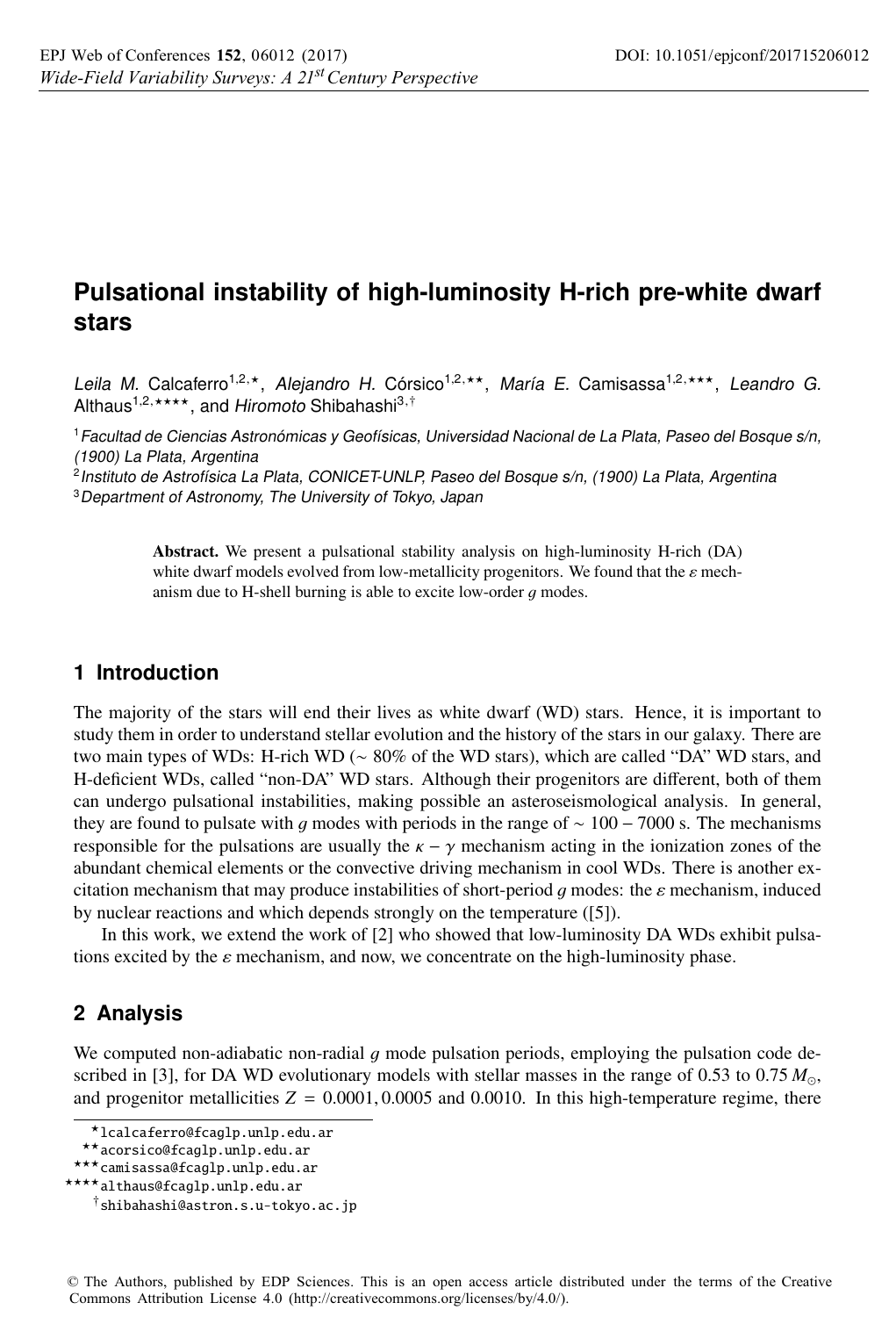

Figure 1. Evolutionary tracks of WD models on the  $T_{\text{eff}}$ -log g plane. Each panel corresponds to a different metallicity value of the WD progenitors. Thick segments on the tracks depict DA WD models with unstable low-order  $q$  modes destabilized by the  $\varepsilon$  mechanism.

Figure 2. Periods of unstable dipole  $q$  modes in terms of the effective temperature for our WD models for different progenitor metallicities. Color coding indicates the e-folding time (τ*<sup>e</sup>*) of each unstable mode (right scale).



**Figure 3.** Instability domain (shaded area) of low-order  $g$  modes excited by the  $\varepsilon$  mechanism on the  $\log(T_{\text{eff}}) - \log(q)$  plane. Thick lines show the edges of the instability region for different progenitor metallicities. Also included are the results of [6] for solar metallicity. Dots of different colors show the DAO and hot DA stars from [4] and hot DA stars from [7]. Dotted lines depict evolutionary tracks corresponding to  $Z = 0.0001$ .

are no uncertainties in the pulsation stability computations due to convection. Initial WD models are the result of the complete evolution from the zero-age main sequence, considering H- and He-burning, thermal pulses in the AGB and post-AGB phases, until the pre-WD and WD stages (see [1]). Thus, the initial H content and the residual nuclear burning are the result of the complete previous evolu